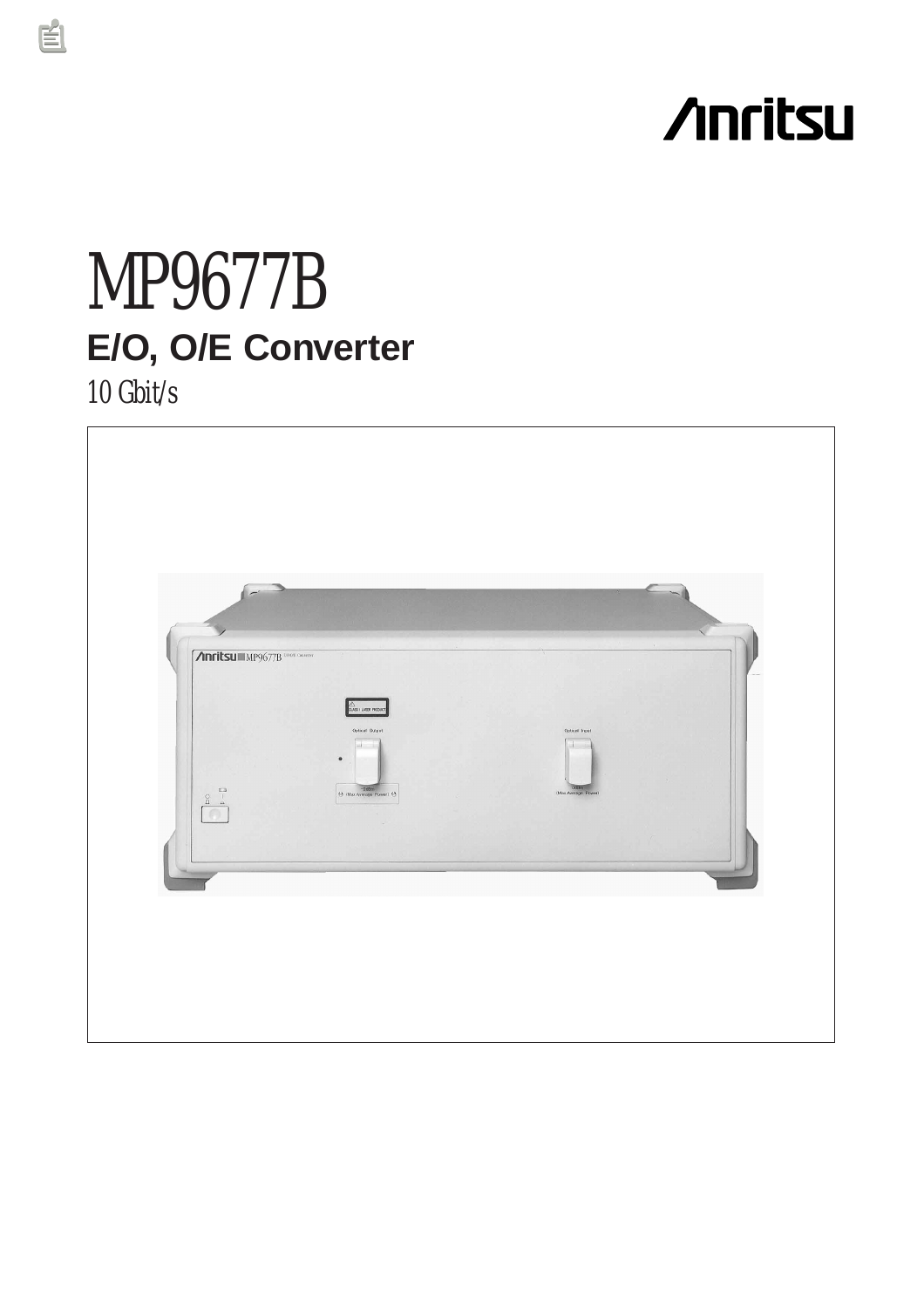MP9677B is the 10 Gbit/s E/O and O/E converter for STM-64, OC-192 or FEC jitter evaluation and BER measurement. It has a jitter bandwidth of 80 MHz, and can measure jitter tolerance, jitter transfer, and output jitter at 10 Gbit/s optical interface when used with MP1777A. It can be also used with MP1570A.

# *Example of Measurement Configuration*

# **• SDH/SONET network test**

Measurements such as jitter tolerance, jitter transfer, output jitter, and BER at 9.95328 Gbit/s optical interface are available in the configuration shown in the diagram below. These measurements can be performed manually, with no need for a personal computer.

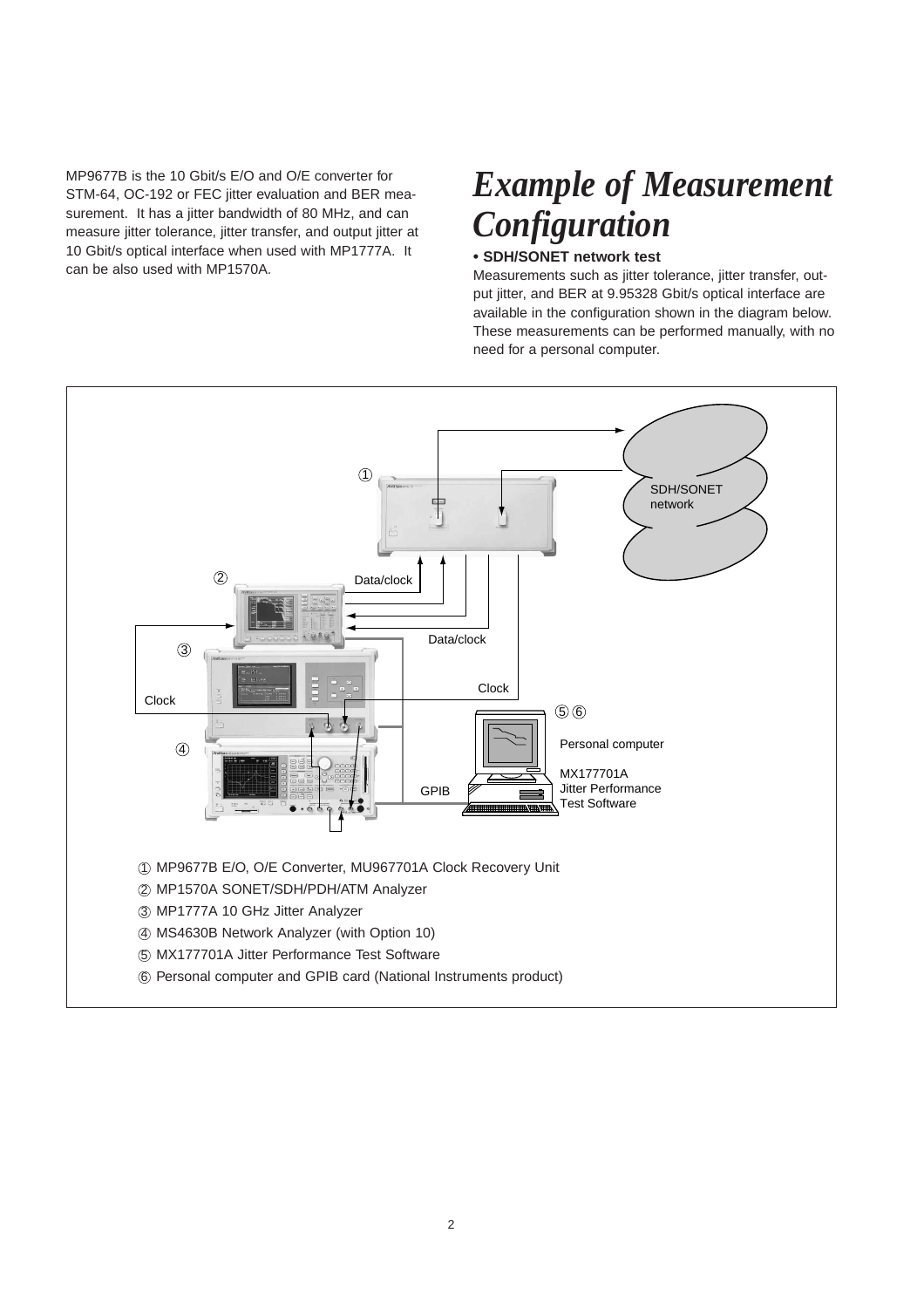# **• FEC test**

Measurements such as jitter tolerance, jitter transfer, output jitter, and error at 10.66423 Gbit/s optical interface are available in the configuration shown in the diagram below. These measurements can be performed manually, with no need for a personal computer.

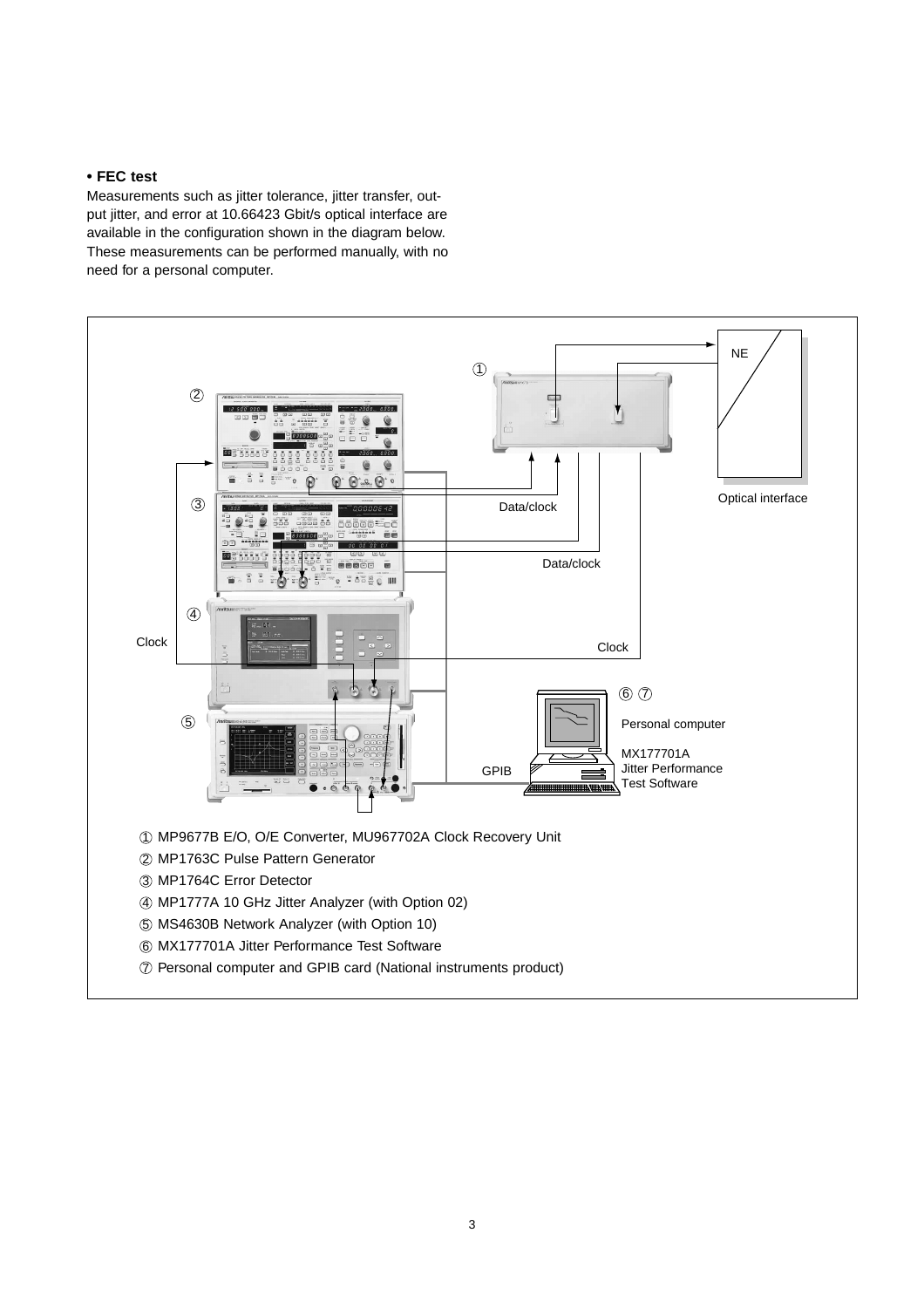



- ① Optical Output: Optical signal output (FC-PC). Can be changed to ST, SC, or DIN connector
- 2 Optical Input: Optical signal input (FC-PC). Can be changed to ST, SC, or DIN connector
- 3 External Optical Input: External optical input (option 01). Optical connector is added.
- 4 Data/Clock Output: Data/Clock output. Connected to the error detection equipment
- 5 Data/Clock Input: Data/Clock input. Connected to the pattern generator
- 6 LN Bias: Able to adjust the LN modulator bias
- 7 Optical Output Control: Optical output control key and remote interlock
- 8 Phase Adjuster: Phase adjuster between clock/data.
- <sup>9</sup> Clock Recovery Unit: Replaceable unit to recover the clock
- <sup>1</sup> Monitor Clock Output: Clock output connector. Connected to MP1777A
- 11 Band Width: Recovery clock switch to change jitter band width Wide: At jitter measurement; Narrow: At BER measurement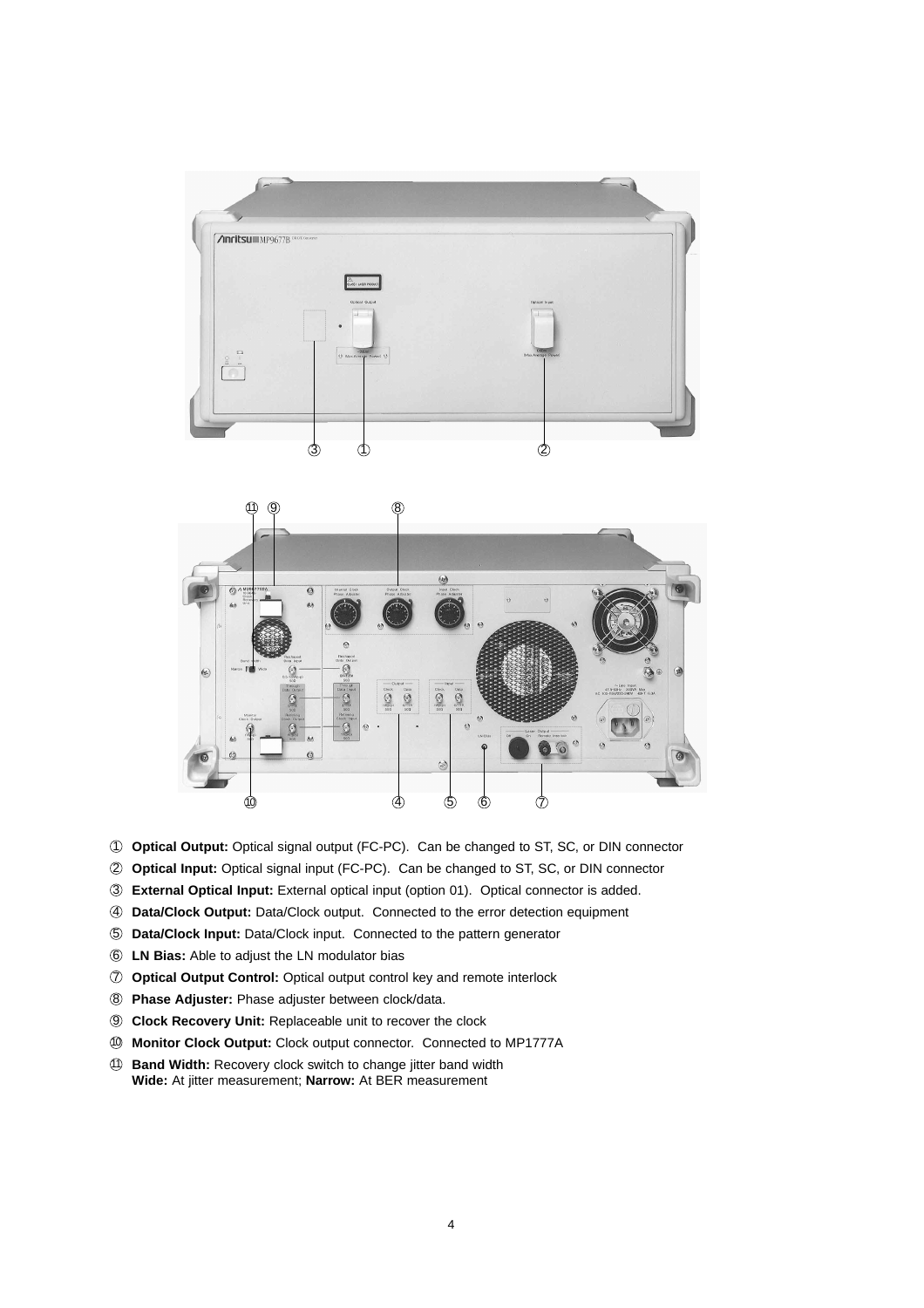# **Function block diagram**

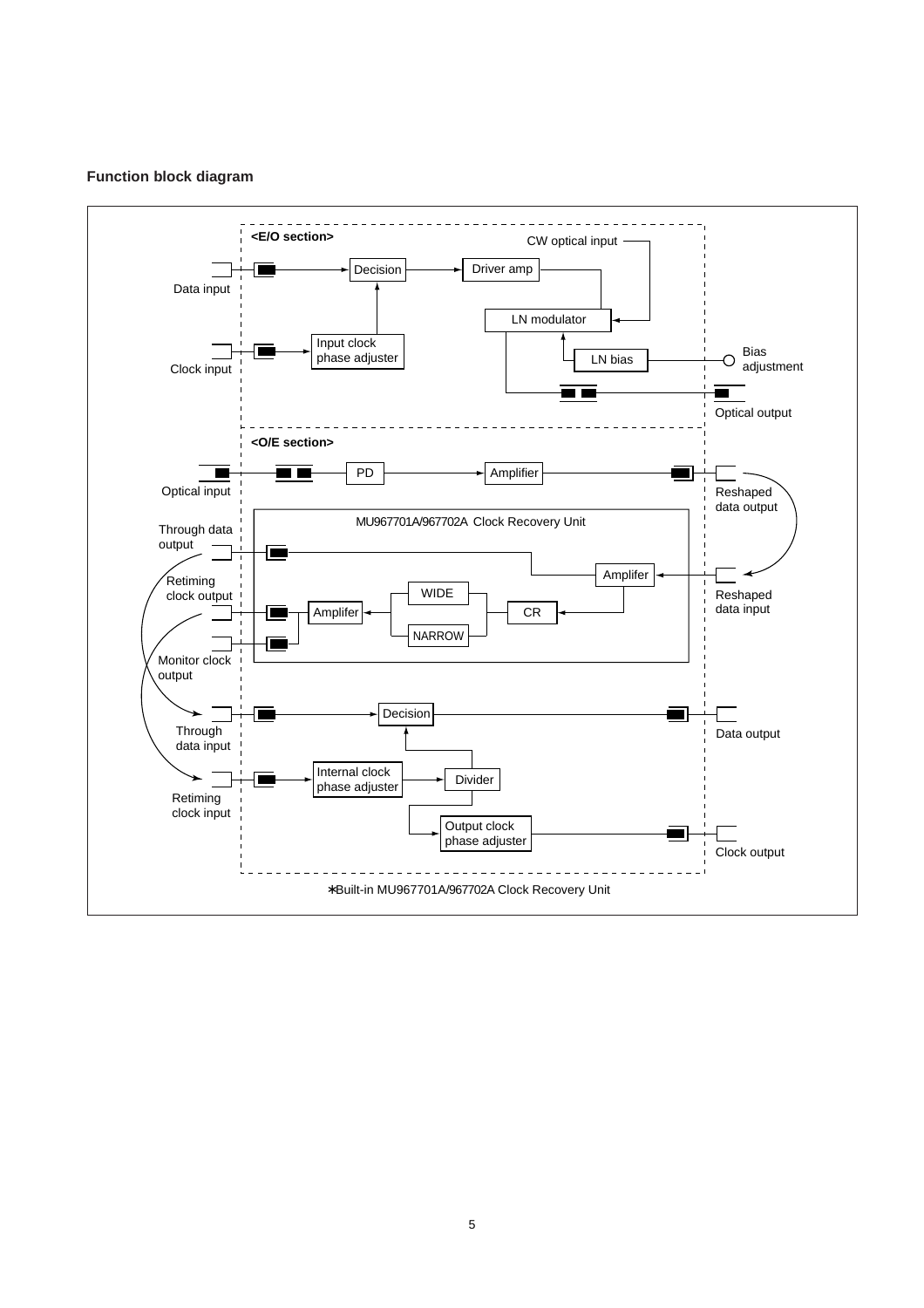# *Specifications*

# **• MP9677B E/O, O/E Converter**

| <b>Bit rate</b>                                     | 2.4 to 11 Gbit/s (typical)                                                                                                                                                                                                                                                                                                                  |
|-----------------------------------------------------|---------------------------------------------------------------------------------------------------------------------------------------------------------------------------------------------------------------------------------------------------------------------------------------------------------------------------------------------|
| Optical signal output                               | Level: $-5$ dBm $\pm 3$ dBm (average power)<br>Output waveform: NRZ<br>Wavelength: 1545 nm $\pm 20$ nm (any one wavelength within range <sup>*1</sup> )<br>Wavelength width: $\leq 1$ nm (20 dB down point)<br>Side mode suppression ratio: ≥30 dB<br>Extinction ratio: $\geq$ 10 dB<br>Connector: FC-SPC <sup>*2</sup> (single mode fiber) |
| Electrical signal input                             | Data level: 0 V ± 0.3 V(V <sub>H</sub> )/-1 V ± 0.3 V(V <sub>L</sub> ), 50 $\Omega$<br>Output waveform: NRZ<br>Clock level: 1 V(p-p) $\pm 0.3$ V, 50 $\Omega$<br>Connector: SMA<br>Phase adjustable range: ≥100 ps                                                                                                                          |
| Optical signal input                                | Sensitivity<br>Wide: $-11$ to $-5$ dBm, Narrow: $-11$ to $-3$ dBm<br>Input waveform: NRZ<br>Wavelength: 1480 to 1580 nm<br>Maximum input level: 0 dBm (average power)<br>Return loss: ≥20 dB<br>Connector: FC-SPC <sup>*2</sup> (single mode fiber)                                                                                         |
| Electrical signal output                            | Data level: 0 V ± 0.2 V(V <sub>H</sub> )/ -1 V ± 0.2 V(V <sub>L</sub> ), 50 $\Omega$<br>Output waveform: NRZ<br>Clock level: 1 V(p-p) $\pm 0.33$ V, 50 $\Omega$<br>Connector: SMA<br>Phase adjustable range: $\geq 100$ ps                                                                                                                  |
| External optical input <sup>*3</sup><br>(Option 01) | Maximum input level: +10 dBm<br>Wavelength: 1530 to 1570 nm (quaranteed range)                                                                                                                                                                                                                                                              |
| <b>Others</b>                                       | Through data input: 0 V ± 0.3 V(VH)/-1 V ± 0.3 V(VL), 50 $\Omega$<br>Retiming clock input: 1 V(p-p) $\pm 0.3$ V, 50 $\Omega$<br>Internal phase adjustable range: ≥100 ps<br>Reshaped data output: 0 V $\pm$ 0.2 V (V <sub>H</sub> )/-1.5 V $\pm$ 0.2 V(V <sub>L</sub> ), 50 $\Omega$<br>Connector: SMA                                      |
| Dimensions and mass                                 | 426 (W) x 177 (H) x 450 (D) mm, $\leq$ 20 kg (including clock recovery unit)                                                                                                                                                                                                                                                                |
| Power                                               | AC 85 to 132 V/170 to 250 V (auto-switching), 47 to 63 Hz, ≤300 VA (including clock recovery unit)                                                                                                                                                                                                                                          |
| Environmental condition                             | Operating temperature: +10° to +40°C, Storage temperature: -20° to +60°C, Humidity: 40 to 90%                                                                                                                                                                                                                                               |

∗1: When ordering, the option specified connector is supplied as standard.

∗2: User replaceable

∗3: Using this with the application parts' polarization rotating module is recommended.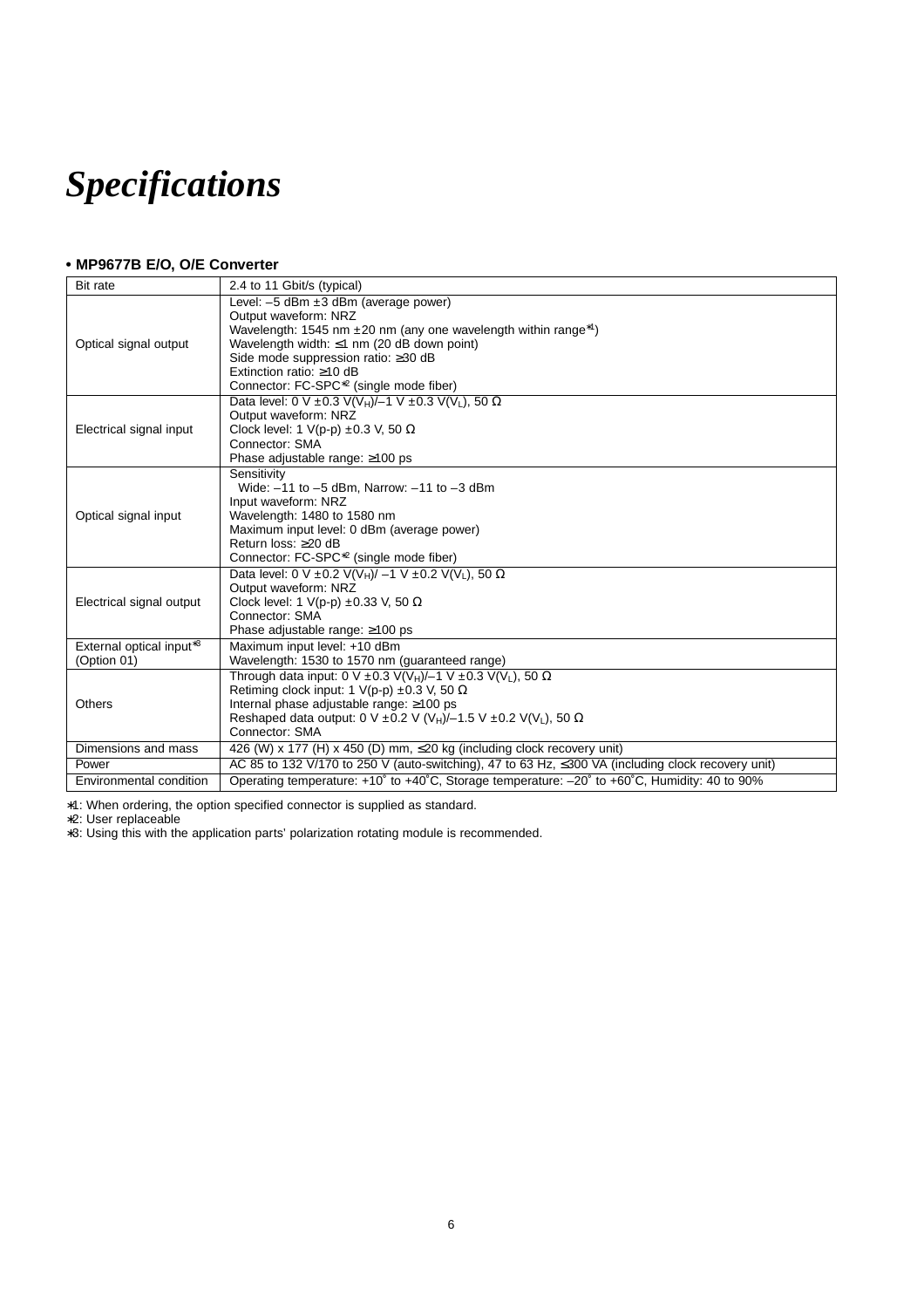### **• MU967701A/967702A Clock Recovery Unit**



∗1 MP9677B: Wide mode, –8 to –6 dBm input level, 10˚ to 30˚C MU967701A: SDH internal, VC4-64c-Bulk, PRBS 223 –1 used with MP1570A and MU150000A MU967702A: PRBS 223 – 1 used MP1763C/1764C